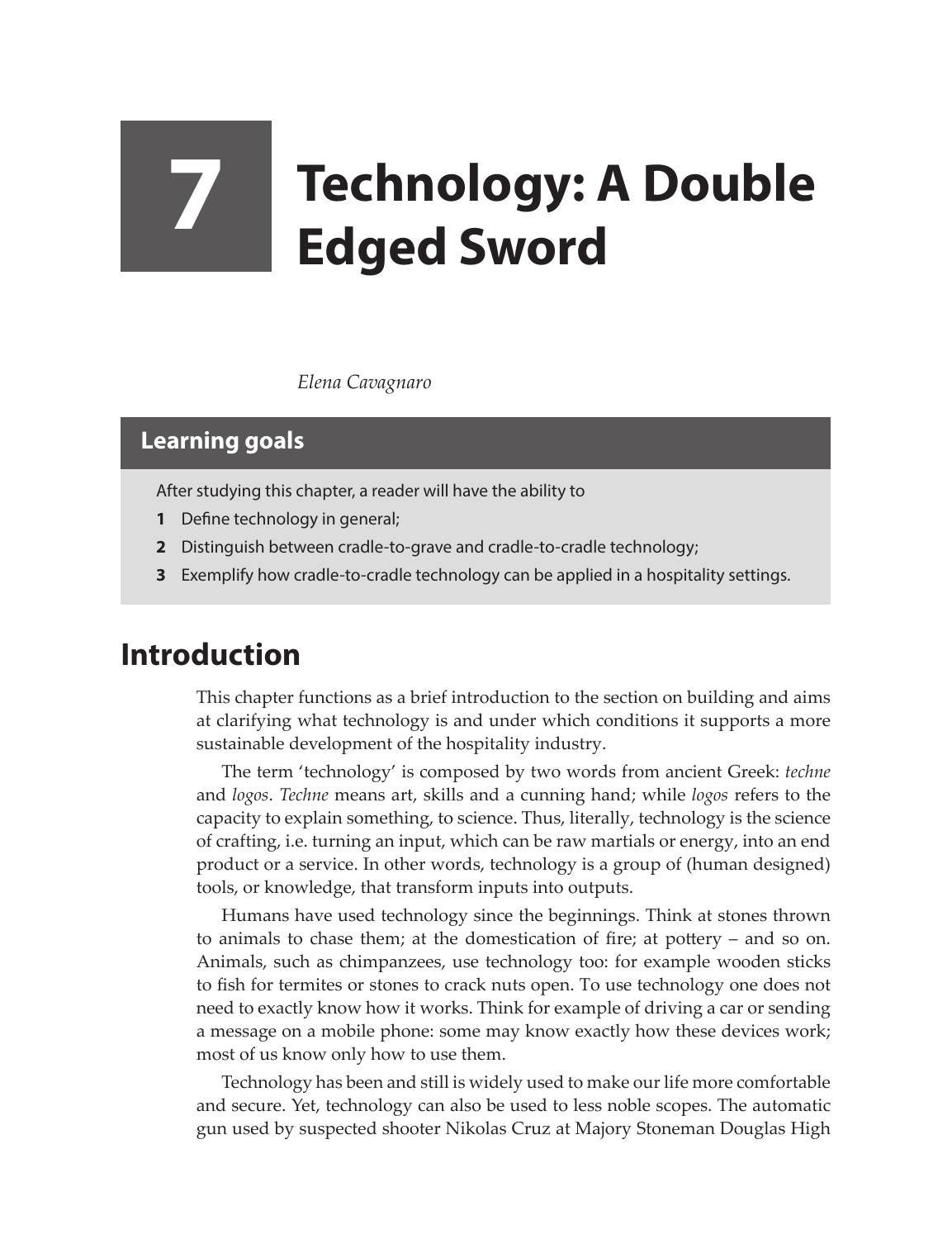School in Parkland (Florida) on 14 February 2018 to kill seventeen people and wound fourteen is also a fruit of technology. In this chapter we will not discuss this type of technology, but will only consider the (unintended) negative consequences of technology developed to ease people's life. Because technology has unintended consequences we called it in the chapter's title 'a double-edged sword'. In this chapter we will look at technology in general, and then give some examples applied to hospitality. The bottom line of our discussion is that in the context of sustainability, when evaluating technological solutions, managers should not only ask themselves whether the proposed solution improves productivity; increases profit or gives a competitive advantage. They should also ask themselves whether it also add value to people and planet.

## **Main sustainability challenges**

In this section we will consider three main sustainability challenges connected with technology. First we will show how technology that was introduced to solve an issue may cause unintended negative consequences. Then we will discuss in-built obsolescence, and, third, the issue of recycling products made of mixed materials. As a conclusion to this section, we will look at the main paradigm underlying the development of modern technology, i.e. that the world has an unlimited capacity to provide us with raw materials and to cope with our waste.

To start with, let us emphasise that generally speaking technological development is fuelled by a desire to make people's life more easy and comfortable. Think for example of refrigerators. Before they were invented, conserving food was a time intensive, costly and risky activity. Food has to be smoked, for example, or dried to keep it from rotting; or ice had to be collected from mountains and brought into cities to keep food cold. This last was an expensive activity, and only few could afford to cool their food in this way during summer. Conserving food was risky in the sense that, notwithstanding efforts to conserve it properly, food could still get spoiled, and had then to be thrown away. Several languages have proverbs that remind us of this difficulty, such as the saying 'a rotten apple spoils the whole barrel'. In the absence of other technologies to conserve or produce food during winters, the consequence was that families had to endure hunger.

The fridge was therefore saluted as a lifesaving discovery. Yet, the first fridges used ammonia for the cooling. Ammonia is toxic for people and animals, and therefore producers kept looking for other options. One of these options was chlorofluorocarbons, a low toxic and not easily inflammable man-made cooling substance. Since the 1930s ammonia was gradually replaced by chlorofluorocarbons, also known as freon. All's well that end's well, you might say. Yet, in the early 1970s it become evident that chlorofluorocarbons were responsible for the breaking down of the ozone layer in the upper atmosphere, that filters ultraviolet rays. Ultraviolet rays are damaging to humans and other animals living on the Earth's surface. The international community reacted rather quickly, and freon